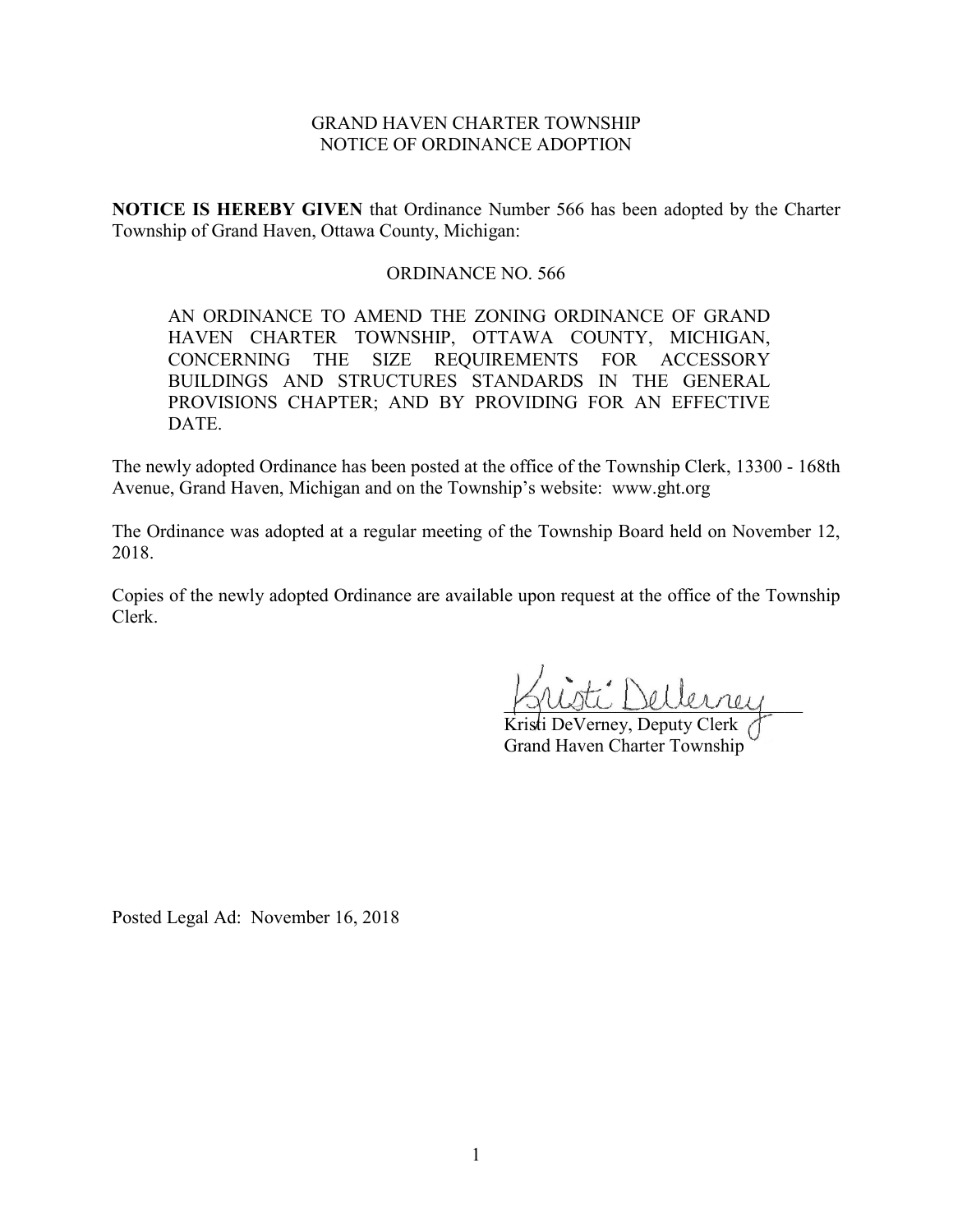#### **ORDINANCE NO. 566**

#### **ZONING TEXT AMENDMENT ORDINANCE**

AN ORDINANCE TO AMEND THE ZONING ORDINANCE OF GRAND HAVEN CHARTER TOWNSHIP, OTTAWA COUNTY, MICHIGAN, CONCERNING THE SIZE REQUIREMENTS FOR ACCESSORY BUILDINGS AND STRUCTURES STANDARDS IN THE GENERAL PROVISIONS CHAPTER; AND BY PROVIDING FOR AN EFFECTIVE DATE.

GRAND HAVEN CHARTER TOWNSHIP, COUNTY OF OTTAWA, AND STATE OF MICHIGAN, ORDAINS:

Section 1. Accessory Buildings and Structures – Size Requirements. Section 20.03.1.H of the Grand Haven Charter Township Zoning Ordinance shall be restated in its entirety as follows.

| Lot Area in Acres                                                    | <b>Maximum Total Floor</b><br>Area of the Allowed<br><b>Accessory Building or</b><br><b>Structure</b> |
|----------------------------------------------------------------------|-------------------------------------------------------------------------------------------------------|
| Less than one-half $(\frac{1}{2})$ acre                              | 600 square feet                                                                                       |
| One-half $\left(\frac{1}{2}\right)$ acre, but less than one (1) acre | $1,000$ square feet                                                                                   |
| One $(1)$ acre, but less than two $(2)$ acres                        | 1,500 square feet                                                                                     |
| Two $(2)$ acres, but less than five $(5)$ acres                      | $2,000$ square feet                                                                                   |
| Five $(5)$ acres, but less than ten $(10)$ acres                     | 2,500 square feet                                                                                     |
| Ten $(10)$ acres, but less than fifteen $(15)$ acres                 | 3,000 square feet                                                                                     |
| Fifteen $(15)$ acres, but less than twenty $(20)$ acres              | 3,500 square feet                                                                                     |
| Twenty $(20)$ acres or more                                          | 4,000 square feet                                                                                     |
| Every additional five acres:                                         | 2,000 additional square feet                                                                          |

H. **Size Requirements.** The total floor area (defined below) of the allowed residential accessory building(s) shall be dependent on the lot area, as outlined in the table below.

The term "total floor area" as used in this subsection means the sum total useable floor area of the ground floor of all residential accessory buildings situated or permitted on a lot. Total floor area also includes the area under an attached lean-to structure, or roof overhang greater than three (3) feet, or other similar sheltered area.